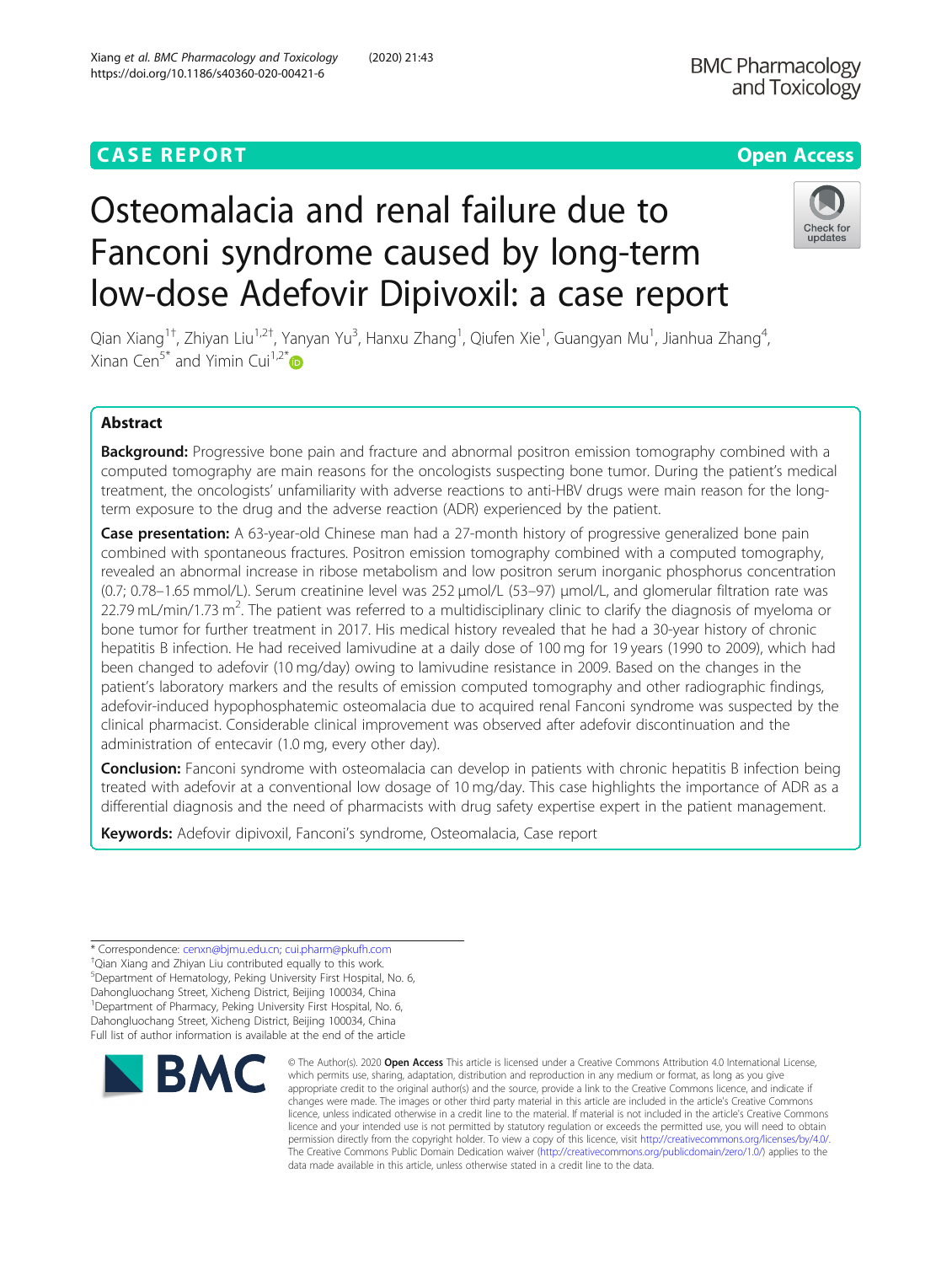#### Background

Chronic hepatitis B virus (HBV) infection, affecting an estimated 257 million people [\[1\]](#page-6-0), become one of the most common infectious diseases and a leading cause of liver-related death worldwide. Furthermore, the updated treatment guidelines for chronic HBV management specified that patients had decreased renal function and bone mineral density for a long-term treatment with certain anti-HBV medications [\[2\]](#page-6-0). Studies found an association between chronic HBV and renal injury, and increased risk of osteoporosis relative to non-chronic HBV controls [[3](#page-6-0)]. Adefovir dipivoxil (ADV), is an orally bioavailable prodrug of adefovir, used for the management chronic hepatitis B. High-dose ADV therapy of 60– 120 mg/day is nephrotoxic and associated with significant rates of renal dysfunction, low-dose ADV of 10 mg/day was reported to be safe [\[4\]](#page-6-0). An increasing number of reports stated that use of low-dose ADV for long time caused proximal renal tubular dysfunction, especially in East Asian populations [\[5](#page-6-0)–[9](#page-6-0)]. However, at present, there are few cases of renal dysfunction and bone pain caused by adefovir dipivoxil misdiagnosed as cancer or bone tumor, so this article is worthy of clinical reference.

Here, we reported a patient with 27-month history of progressive generalized bone pain combined with spontaneous fractures, who had been suspected as bone tumors or myeloma. Finally, this case was diagnosed by a multidisciplinary clinic as severe hypophosphatemia osteomalacia and renal Fanconi syndrome induced by low-dose ADV.

#### Case presentation

#### Suspected tumor

In September 2014, the patient developed bone fractures and pain in his bilateral rib cage and ankles and consulted several hospitals to explore what cause the pain.

Table 1 Blood and urine examination results, 2014

The results of the relevant blood and urine examinations during this period were shown in Table 1. Bone marrow aspiration result showed that the bone marrow was approximately normal. Positron emission tomography combined with a computed tomography (PET/CT) showed increased glucose metabolism in the fifth and seventh ribs and T2 spinous processes on the right side of the body. Based on the PET-CT results, and the probably missed diagnosis of bone tumors due to the location of the bone puncture, a clinical diagnosis of adnexal thoracic tumors was suspected by oncologists. This diagnosis was mainly due to diagnostic method limitation. Based on this diagnosis, posterior adnexal thoracic tumor resection, reconstruction, and internal fixation was performed in the patient's local hospital in November 2014. Pathological biopsy was performed on the surgical tissues, and the result was as follows: chest-2-appendix hyperplasia, degeneration of cartilage and ligamentum flavum, broken bone trabeculae and bone marrow tissue, trabecular serous fat atrophy, focal hemangiomatous hyperplasia with sinus dilatation. Postoperative pathology showed no tumor cells.

After surgery, the patient's bone pain remained and aggravated progressively, and renal function was still poor. Urine and creatinine clearance levels were found to be  $9.74$  mmol/L (3.2–8.2 mmol/L) and  $180.5$  μmol/L (53–97 μmol/L), respectively. Because bone marrow aspiration results were negative in 2014, bone marrow biopsy and bone mineral density (BMD) were performed again in 2016 in order to exclude the possibility of bone tumor deterioration. The results of the 2016 bone marrow aspiration showed that the bone marrow was approximately normal: the proliferation of granulocytes was erratic; the proportion and morphology of cells in promyelocytes and the following stages were almost

| Parameters                                    | Results | Reference Range  |  |
|-----------------------------------------------|---------|------------------|--|
| Alpha-fetoprotein                             | 2.9     | $0-20$ ng/mL     |  |
| Carcinoembryonic antigen                      | 2.41    | 0-6.5 ng/mL      |  |
| Carbohydrate antigen199                       | 7.6     | 0-37 u/mL        |  |
| Prostate specific antigen                     | 0.15    | $0-4$ ng/mL      |  |
| Carbohydrate antigen 125II                    | 5.6     | 0-35 u/mL        |  |
| Carbohydrate antigen - 724                    | 1.18    | $0 - 8.2$ u/mL   |  |
| Squamous cell carcinoma-associated antigen    | 1.94    | $0 - 2.5$ ng/mL  |  |
| PTH (parathyroid hormone)                     | 24.4    | 16-87 pg/mL      |  |
| Serum light chain $\lambda$ (b $\lambda$ -LC) | 2.01    | $0.9 - 2.1$ g/L  |  |
| Serum light chain K (bk-LC)                   | 1.65    | $1.7 - 3.7$ g/L  |  |
| Hemoglobin (HGB)                              | 138     | 130-175 g/L      |  |
| Urue                                          | $8.5$ ↑ | 3.2-8.2 mmol/L   |  |
| Serum creatinine level                        | 154.8 1 | 53-97 umol/L     |  |
| Phosphorus                                    | 0.71    | 0.78-1.65 mmol/L |  |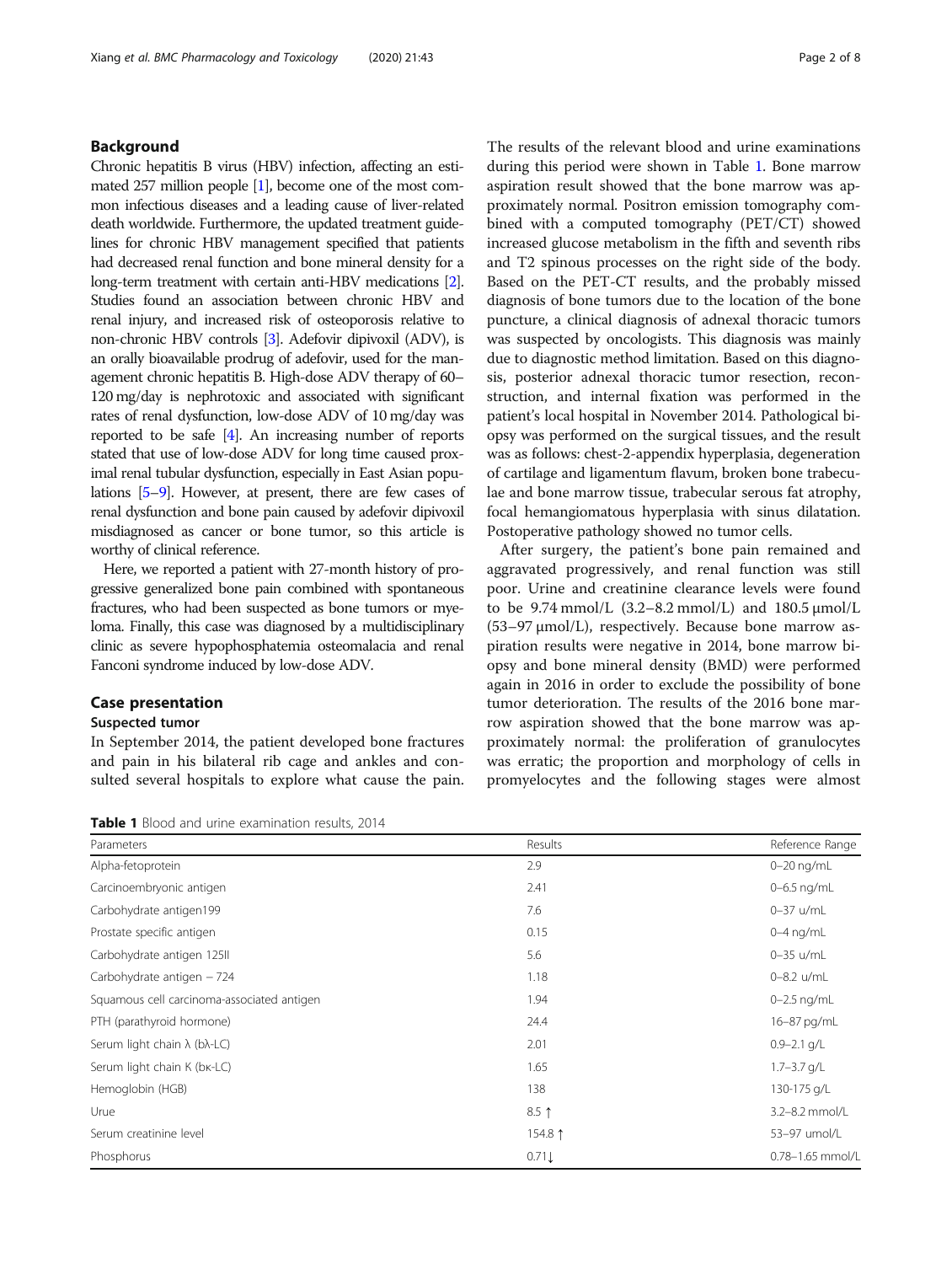normal; erythrocyte proliferation was active, mainly in the middle and late stages of erythrocyte proliferation, and there was no obvious abnormality in morphology; lymphocytes accounted for 33% of the total blood count, and their morphology was normal; megakaryocytes were also normal. In addition, dual-energy X-ray absorptiometry showed a decreased lumbar spine BMD of 0.817 g/cm<sup>2</sup> (T-score, -2.4) and a total BMD of 0.729 g/cm<sup>2</sup>  $(T-score, -2.0)$   $(T T-score < -2.5, normal > 1.0)$ . The BMD test results are shown in Fig. 1 and Table [2.](#page-3-0)

Computed tomography and magnetic resonance imaging of the thoracolumbar spine revealed multiple thoracolumbar compression fractures, bilateral multiple rib fractures with calluses, and right iliac wing fractures with calluses. However, serum inorganic phosphorus concentration was low (0.7 mmol/L; 0.78–1.65 mmol/L), alkaline phosphatase (ALP) level was significantly high (161.7; 45–129 IU/mL); urine was 9.23 mmol/L (3.2–8.2 mmol/L), creatinine level was 252 μmol/L (53–97 μmol/ L), and eGFR was  $22.79$  mL/min/1.73 m<sup>2</sup>.

Gene detection was conducted to exclude cancerrelated diseases in May 2016. This included detection of Ig gene rearrangement, T-cell receptor gene rearrangement, L256P mutation in the myeloid differentiation factor 88 (MyD88) gene, and qualitative detection of BCL/ JH gene rearrangement. However, no genetic cause of bone pain was found, and the pain gradually increased in October 2016. In order to seek further treatment, the patient was referred to the hematology department of the Peking University People's Hospital, and was recommended by the doctors to visit the multidisciplinary clinic of our hospital. From 2014 to 2016, the patient suffered from bone pain, which he described as 'physical

torture', and paid about 300,000 RMB in economic expenses, excluding medical insurance reimbursement and transportation costs.

### Multidisciplinary teams and diagnosis of adverse drug reaction

Over the last two decades, referral to the multidisciplinary team (MDT) has become routine procedure in our center, especially for patients with difficult miscellaneous diseases. Clinical pharmacists have begun to participate in the multidisciplinary outpatient clinics in the hematology department since 2016. In January 2017, a patient came to our MDT clinic with 27-month history of progressive generalized bone pain involving severe chest and wall pain, pain in the hips, knees, ankles, and heels. He wanted to explore the reason for his bone pain and discuss further treatment. Physical examination showed tenderness in the middle and back of thoracic vertebrae, both sides of sacroiliac joint, medial side of knee joint and anterior chest wall, with slight spot edema. The neurological symptoms were negative. No stromas were palpable. No specific signs were found in the respiratory, digestive, or circulatory systems. No edema was found in the patient's legs. No clinical evidence of an infectious, inflammatory, or malignant process were found. Therefore, systemic diseases were excluded. Other related markers, including immunoglobulins tested using immunofixation electrophoresis (IgG/A/M/D), alpha-fetoprotein from 2014 to 2019, were negative (Table [3](#page-3-0)). Endoscopy did not reveal any mass in the esophagus, stomach or colon. Bone marrow aspiration was normal. Therefore, bone tumors, bone metastasis, or other systemic disease were excluded. The

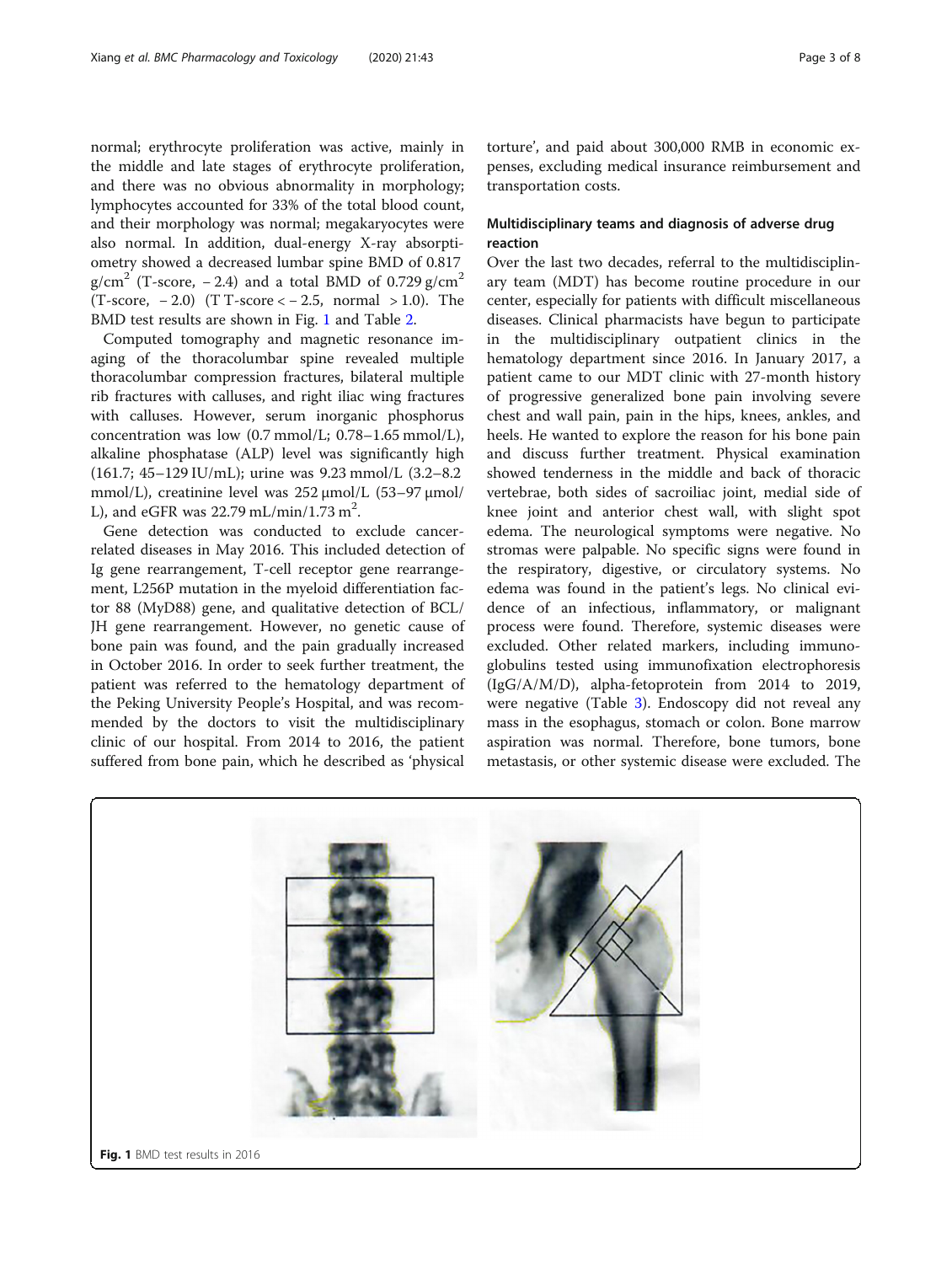| Position                    | Bone mineral density (g/cm2) | T-score of young people | Z-score for normal population of the same age |  |  |
|-----------------------------|------------------------------|-------------------------|-----------------------------------------------|--|--|
| Lumbar spine 2              | 0.698                        | $-3.3$                  | $-2.5$                                        |  |  |
| Lumbar spine 3              | 0.886                        | $-1.9$                  | $-1.2$                                        |  |  |
| Lumbar spine 4              | 0.847                        | $-2.0$                  | $-1.6$                                        |  |  |
| Lumbar spine2-Lumbar spine4 | 0.817                        | $-2.4$                  | $-1.7$                                        |  |  |
| Neck                        | 0.728                        | $-1.9$                  | $-0.9$                                        |  |  |
| Triangle of Ward            | 0.538                        | $-2.3$                  | $-1.0$                                        |  |  |
| Greater trochanter          | 0.632                        | $-1.6$                  | $-1.1$                                        |  |  |
| Femoral shaft               | 0.808                        |                         |                                               |  |  |
| Whole                       | 0.729                        | $-2.0$                  | $-1.6$                                        |  |  |

<span id="page-3-0"></span>Table 2 Bone mineral density test results (T score  $<-2.5$ , normal  $>1.0$ ) in 2016

Table 3 Results of various blood and markers tests from 2014 to 2019

| Time           | <b>AFP</b> <sup>a</sup> | $\lg G^a$              | lgM <sup>a</sup>     | lgA <sup>a</sup>     | $\mathsf{ALT}^{\mathsf{a}}$ | AST <sup>a</sup>         | ALP <sup>a</sup>    | LDH-<br>$L^a$    | TP <sup>a</sup>   | ALB <sup>a</sup>     | URUE                  | $CR^a$              | HGB <sup>a</sup> | Ca <sup>a</sup>                 | P <sup>a</sup>          |
|----------------|-------------------------|------------------------|----------------------|----------------------|-----------------------------|--------------------------|---------------------|------------------|-------------------|----------------------|-----------------------|---------------------|------------------|---------------------------------|-------------------------|
|                | $0 - 20$<br>ng/mL       | $6.94 -$<br>$16.2$ g/L | $0.6 -$<br>$2.63$ g/ | $0.68 -$<br>3.78 g/L | u/L                         | $0 - 40$ $0 - 34$<br>u/L | $45 - 129$<br>IU/mL | $90 -$<br>250 u/ | $60 -$<br>80 q/   | $35 -$<br>55 q/<br>L | $3.2 - 8.2$<br>mmol/L | $53 - 97$<br>umol/L | $130 -$          | $2.08 - 2.65$<br>175 g/L mmol/L | $0.78 - 1.65$<br>mmol/L |
| 2014/<br>10/31 | 2.9                     | 11.1                   | 1.71                 | 3.29                 | 17.5                        | 20                       | 1661                | 121              | 69.6              | 44.1                 | 6.6                   | 154.81              | 138              | 2.16                            | 0.71                    |
| 2015/<br>3/29  | 2.18                    |                        |                      |                      | 12                          | 15                       | 2621                | 148              | 72.9              | 42.4                 | 8.5 <sup>†</sup>      | 1391                | 132              | 2.26                            | 0.67 <sub>l</sub>       |
| 2016/<br>4/28  | 1.6                     | 6.87                   | 1.37                 | 3.16                 |                             |                          |                     |                  |                   |                      |                       |                     |                  |                                 |                         |
| 2016/<br>5/25  |                         |                        |                      |                      | 21.5                        | 22.4                     | 147.21              | 149.9            | 64.9              | 41.9                 | 9.741                 | 180.51              |                  | 2.19                            | 0.621                   |
| 2016/<br>6/15  |                         |                        |                      |                      | 21                          | 23                       | 1441                | 152              | 76                | 50                   | 10.91                 | 1751                |                  | 2.4                             | 0.621                   |
| 2016/<br>9/7   | 1.82                    |                        |                      |                      | 801                         | 601                      | 1731                | 173              | 72                | 52                   |                       | 1551                | 133              |                                 |                         |
| 2016/<br>12/15 | 2.41                    | 9.17                   | 1.29                 | 3.64                 | 37                          | 33                       | 1621                | 142              | 74.7              | 47.2                 |                       | 1971                | 127              | 2.1                             |                         |
| 2017/<br>1/5   | 2.43                    | 11.1                   | 1.7                  | 3.74                 | 39                          | 34                       | 1491                | 140              | 83.7 <sup>†</sup> | 50.3                 | 9.231                 | 2521                |                  |                                 |                         |
| 2017/<br>1/19  |                         |                        |                      |                      | 38                          | 38                       | 161.71              | 157              | 79                | 52.5                 | 9.01                  | 2341                | 123              | 2.5                             | $0.7\downarrow$         |
| 2017/<br>2/17  |                         |                        |                      |                      | 491                         | 441                      |                     |                  | 80                | 51.5                 | 10.81                 | 1941                | 123              | 2.8                             | 0.74                    |
| 2017/<br>5/3   |                         |                        |                      |                      | 35                          | 381                      |                     | 161              | 78.7              | 47                   | 9.7 <sup>†</sup>      | 1921                |                  | 2.33                            | 0.98                    |
| 2017/<br>12/20 | 1.81                    | 11.1                   | 1.7                  | 3.74                 |                             |                          |                     |                  |                   |                      |                       |                     | 143              |                                 |                         |
| 2018/<br>11/19 | 2.13                    |                        |                      |                      | 26                          | 30                       | 1391                | 170              | 76.5              | 50.9                 | 9.5 <sub>1</sub>      | 1481                | 148              | 2.48                            | 1.951                   |
| 2019/<br>3/11  | 1.75                    |                        |                      |                      | 24                          | 19                       | 99                  | 186              | 73.2              | 44.9                 | $10.1$ <sup>↑</sup>   | 1551                |                  |                                 |                         |

a<br>Alpha-fetoprotein (AFP); Immunoglobulin G (Ig G); Immunoglobulin M (Ig M); Immunoglobulin A (Ig A); Alanine transaminase (ALT), Aspartate transaminase (AST); Alkaline phosphatase (ALP); lactate dehydrogenase (LDH); Albumin (ALB); Total protein (TP); Creatinine (CR); Hemoglobin (HGB); Calcium (Ca); Phosphorus (P)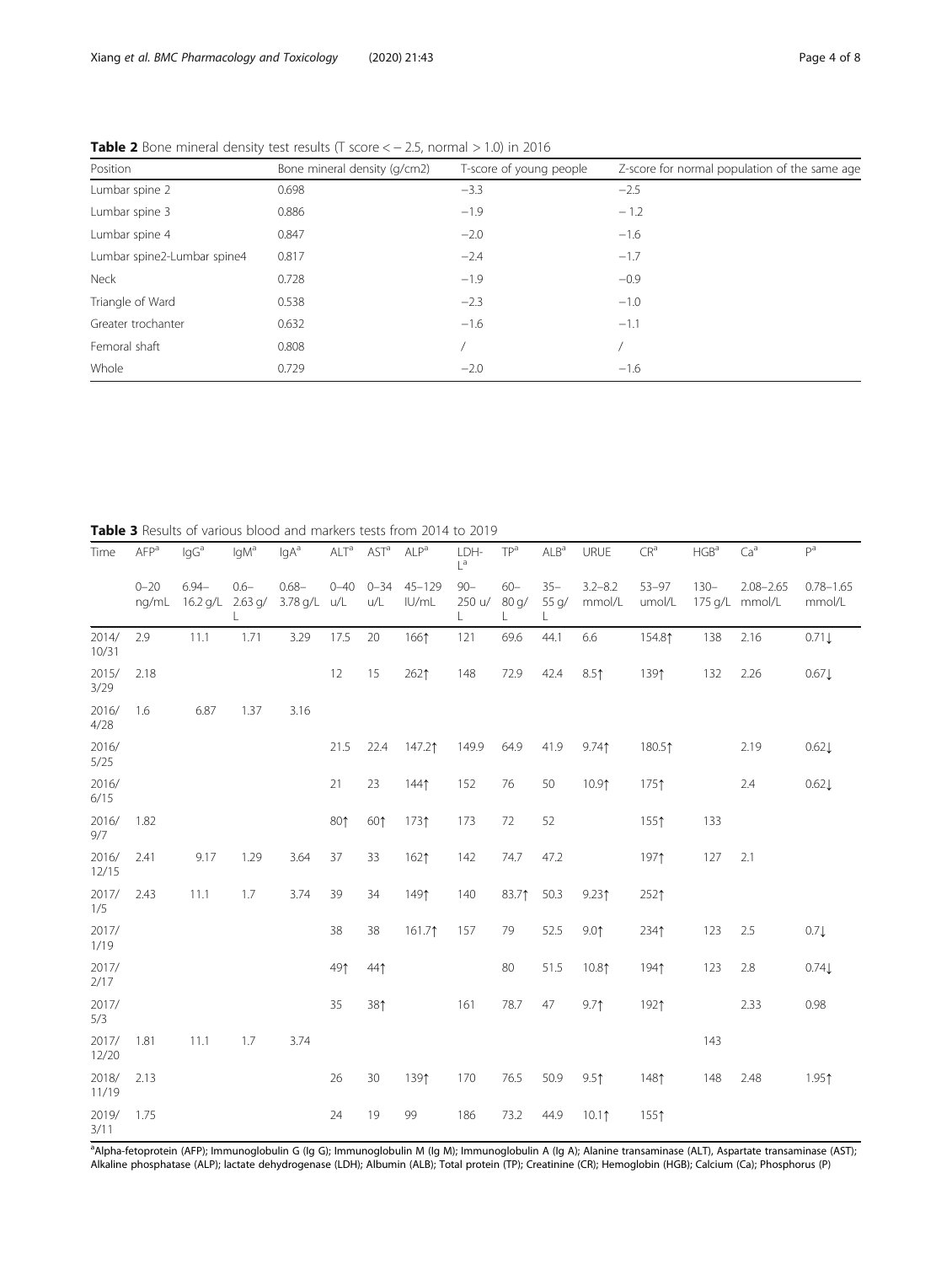patient had a history of chronic hepatitis B infection, and had received lamivudine at 100 mg/day for 19 years, then changed to 10 mg/day of ADV owing to lamivudine resistance in 2009. After ADV treatment, his liver function was restored.

Based on the special situation of the patient, a multidisciplinary consultation discussion was conducted in Peking University First Hospital. During the discussion, doctors differentiated diseases according to their specialty, but could not identify the real cause of the bone pain. Based on the clinical pain manifestations, doctors were suspicious of bone tumors and myeloma, neglecting the possible effects of drugs. Elevated levels of penzymes also led doctors to suspect that the patient had a metastatic tumor, while negative monoclonal antibodies in protein electrophoresis excluded the diagnosis of myeloma. As the clinical diagnosis evidence was insufficient, the patient underwent relevant examinations to further confirm whether his bone pain was caused by a bone-related disease. Neither the patient's test results nor the results of gene screening confirmed bone or cancer-related diseases. On the basis of the medical history and laboratory examinations, the clinical pharmacist suggested a clinical diagnosis of ADV-induced hypophosphatemic osteomalacia due to acquired renal Fanconi syndrome, which was ignored by doctors. The relevant clinical manifestations and diagnostic basis for this patient can be seen in Table 4.

Clinical pharmacists paid attention to the situation of drug treatment, and suggested that the bone pain might be a result of drug-induced adverse reactions. Based on the WHO Collaboration Center for International Drug Monitoring (The Uppsala Monitoring Centre) [[10](#page-6-0)] method, the causal relationship of ADR in this case was probable/likely. ADR probability score using Naranjo's

algorithm [\[11](#page-7-0)] was 7 points, which is determined as "probable/likely" (5–8 points), as shown in Supplementary Table [1](#page-6-0). In addition, preventability assessment using Hallas criteria [\[12](#page-7-0)] suggested that it was possibly avoidable. The prescription was not erroneous, but the ADR could have been avoided by an effort exceeding the obligatory demands.

In this case, after the adjustment of anti-HBV drug treatment scheme, the trend of creatinine elevation in the patient was reversed and gradually decreased, but the symptoms of bone pain did not disappear immediately. Bone pain began to relieve after 2 months and disappeared in May 2017. Four months after the discontinuation of ADV and during the 2-year follow-up, the patient's serum phosphate normalized, and creatinine levels decreased (Fig. [2](#page-5-0)). Bone pain also disappeared, and his walking ability improved significantly. The dramatic clinical and laboratory improvement observed after ADV discontinuation further supported the diagnosis of ADV-induced hypophosphatemic osteomalacia and renal impairment.

#### Discussion and conclusions

Although clinical studies have shown that ADV is generally well tolerated at 10 mg daily with no evidence of proximal renal tubular dysfunction, our case and other studies suggest that actual incidence of ADV-induced hypophosphatemic osteomalacia and renal Fanconi syndrome may well be higher than previously thought.

This paper reports a case of renal and bone damage caused by ADV but misdiagnosed as bone tumors. Progressive bone pain and fracture and abnormal PET-CT are the main reasons for the oncologists suspecting bone tumor. The important of multidisciplinary cooperation and the role of pharmacist in diagnosis and prevention of drug adverse reactions is highlighted in this case.

Table 4 Relevant clinical manifestations and diagnostic basis of bone tumor, myeloma and adverse drug reactions for this patient

| Diagnostic Criteria                                          | Bone tumor | Myeloma | Adverse Drug Reactions | Patient's condition |  |
|--------------------------------------------------------------|------------|---------|------------------------|---------------------|--|
| Pain, swelling or mass                                       | $^{+}$     | $^{+}$  | $^{+}$                 | $^{+}$              |  |
| Systemic symptoms                                            |            |         |                        |                     |  |
| (anemia, progressive emaciation, insomnia, irritability, ect | $^{+}$     | $^{+}$  | $^{+}$                 | $^+$                |  |
| hepatomegaly                                                 |            | $^{+}$  |                        |                     |  |
| renal failure                                                |            | $^{+}$  | $^{+}$                 | $^{+}$              |  |
| Lymphadenopathy                                              |            | $^{+}$  |                        |                     |  |
| Pathological fracture                                        | $^{+}$     | $^{+}$  | $^{+}$                 | $^+$                |  |
| Bone mineral density examination                             |            | $^{+}$  | $^{+}$                 | $^{+}$              |  |
| Protein electrophoresis monoclonal antibody                  | $^{+}$     | $^{+}$  |                        |                     |  |
| PET/CT                                                       |            |         |                        |                     |  |
| Skeletal abnormalities in different parts of the body        | $+$        |         | $^{+}$                 | 土                   |  |
| Mainly abnormal lumbar spine                                 |            | $^{+}$  | $^{+}$                 | 土                   |  |
| Pathological section                                         |            |         |                        |                     |  |
|                                                              |            |         |                        |                     |  |

Note: + means yes, − means no, ± means hard to be sure or negative,? Means that the situation is unknown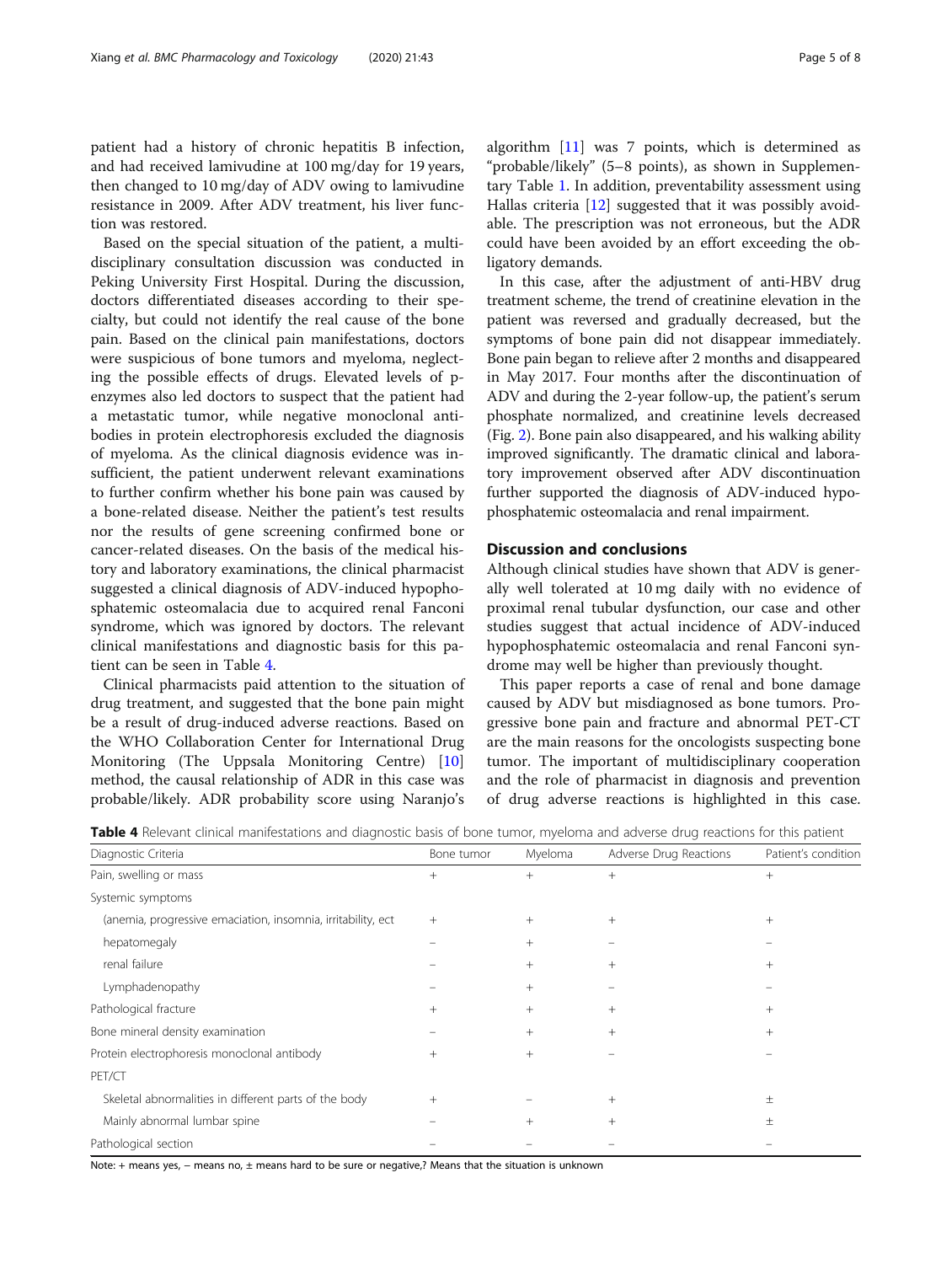<span id="page-5-0"></span>

During the whole course of the patient's medical treatment, the oncologists' unfamiliarity with adverse reactions to anti-HBV drugs were the main reason for the long-term exposure to the drug and the adverse reaction experienced by the patient.

#### Drug-induced Fanconi syndrome

Antiviral drugs are the main cause of Fanconi syndrome. Nucleoside reverse transcriptase inhibitors lead to kidney proximal tubule poisonousness, but it has a higher incidence with the nucleotide reverse transcriptase inhibitors. It might due to the high levels of uptake of these drugs into the proximal tubule cells. Although it is not clear about the mechanism of ADV nephrotoxicity, a likely hypothesis of drug-induced Fanconi syndrome has been proposed [[13](#page-7-0)]. The human organic anion transporter-1 has been demonstrated to mediate the active uptake of ADV from blood into proximal tubular cells [\[14](#page-7-0)]. The clinical usage of adefovir and cidofovir has been limited for the nephrotoxicity, and they are known as established causes of Fanconi syndrome [\[15](#page-7-0)]. The newer agents with less nephrotoxic, tenofovir and entecavir, and are now the first-line therapy for hepatitis

B infection. The recommended dosage of antiviral drugs for different renal impairments, according to the pharmaceutical's instructions, can be seen in Table 5.

Adefovir is dose-dependent with nephrotoxicity, resulting in renal phosphate consumption and osteomalacia [[16](#page-7-0)]. Osteomalacia is a metabolic bone disease characterized by changes in bone mineralization. Electrolyte abnormalities and osteopenia always lead to muscle weakness, bone pain, fatigue, and pseudofractures found in osteomalacia. Pain start with weight-bearing sites, then spreads to the entire body. Factors identified as predictive of kidney damage and Fanconi syndrome [[17](#page-7-0)] include: age over 40 years, rural environment, renal injury, eGFR < 90 ml/min/1.73 m<sup>2</sup>, hypertension, diabetes, cirrhosis, and ADV treatment exceeding 24 months. Many cases of hypophosphatemic osteomalacia induced by low-dose adefovir (10 mg daily) have been reported [[6,](#page-6-0) [7\]](#page-6-0), especially in Asian countries [[18](#page-7-0)–[20](#page-7-0)].

#### Multidisciplinary teams

Disease assessment and management requires complex clinical decision-making, and MDTs participation is encouraged to ensure that a range of professionals with

Table 5 Recommended doses of antiviral drugs for different renal impairments

| Antiviral drugs               | Creatinine clearance rate (mL/min) | Hemodialysis              |                                                       |                                                       |
|-------------------------------|------------------------------------|---------------------------|-------------------------------------------------------|-------------------------------------------------------|
|                               | $\geq 50$                          | $30 - 49$                 | $10 - 29$                                             |                                                       |
| Lamivudine                    | $100 \,\mathrm{mg}$ gd             |                           |                                                       |                                                       |
| Adefovir Dipivoxil            | 10 mg gd                           | 10 mg/48 h<br>$(20 - 49)$ | 10 mg/72 h<br>$(10-19)$                               | 10 mg/7 days                                          |
| Entecavir                     | 1 mg gd                            | $0.5$ mg gd               | $0.3$ mg gd or<br>$0.5 \,\mathrm{mq}/48 \,\mathrm{h}$ | $0.1$ mg gd or<br>$0.5 \,\mathrm{mq}/72 \,\mathrm{h}$ |
| Tenofovir Disoproxil Fumarate | 300 mg gd                          | 300 mg/48 h               | 300 mg/(72-96 h)                                      | 300 mg/7 days                                         |
| Telbivudine                   | 600 mg gd                          | 600 mg/48 h               | 600 mg/72 h                                           | 600 mg/96 h                                           |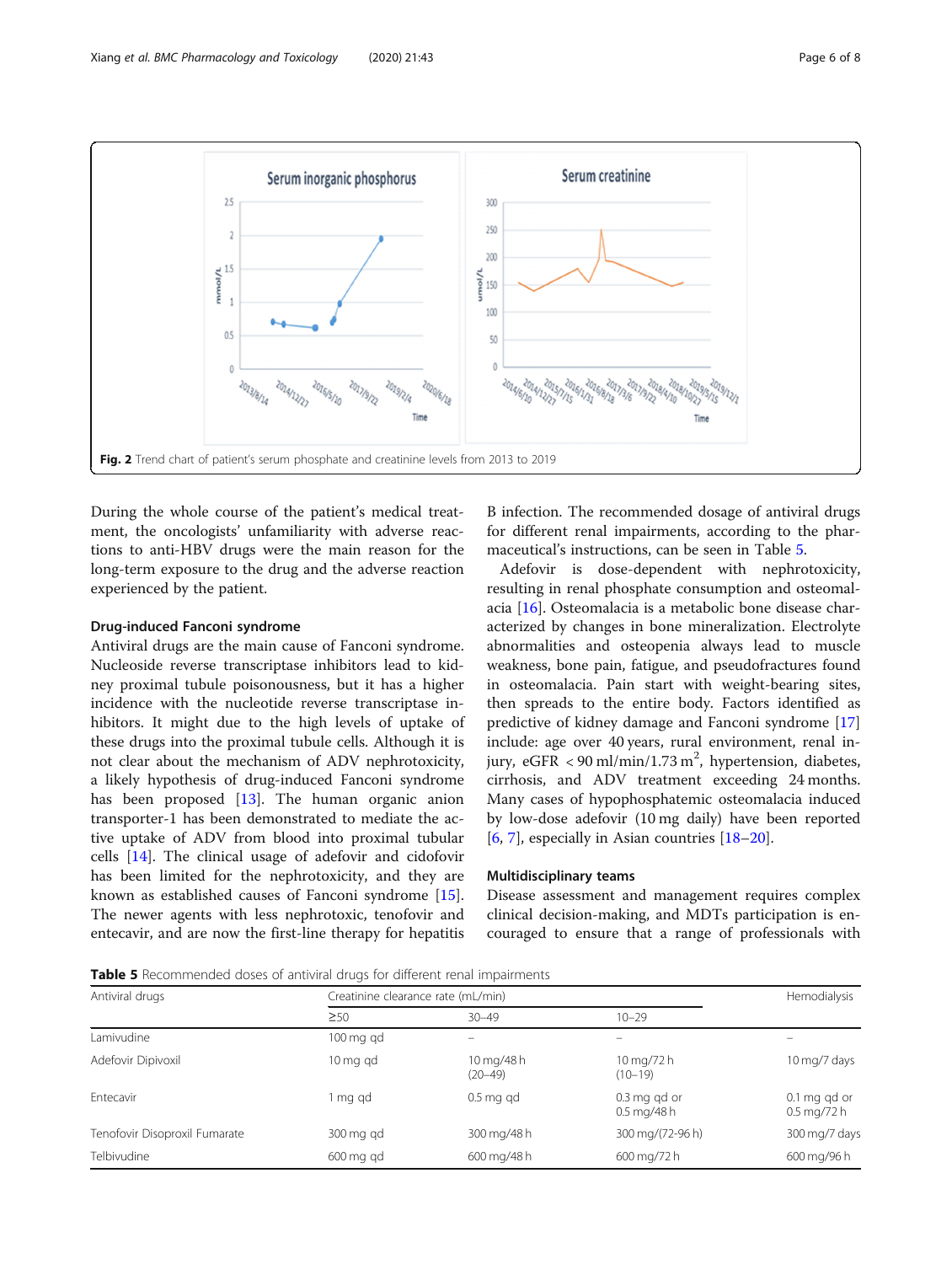<span id="page-6-0"></span>different professional knowledge provide timely and appropriate care [\[21\]](#page-7-0). MDT meetings can be defined as regular discussions of patients, including professionals from different disciplines, such as such as surgeons, radiologists, pathologists, nurse specialists, pharmacists, and other health disciplines [[22](#page-7-0)]. In this case report, from 2014 to 2017, the patient suffered from bone pain, sought medical treatment across the country, and experienced pain, which he described as 'physical torture', while the economic losses of the patients in the health service accumulated to 300,000 RMB. If MDT meetings were involved in the treatment in 2014, and dosage of ADV was adjusted timely, the patient would have avoided physical pain and personal economic loss for the next 3 years. The patients said that the bone pain gradually disappeared, the quality of life significantly improved, and also saved a lot of medical costs after the medication adjustment.

Fanconi syndrome with osteomalacia can be obtained from patient taking a low dosage (10 mg/day) of ADV. Chronic hepatitis B patients taking ADV (10 mg/day) for long periods of time should pay attention to bone pain and renal function, and regularly monitor indicators of serum ALP, serum phosphorus, serum calcium levels, and bone metabolism markers. Patients with pre-existing renal insufficiency should monitor more frequently. Once ADR is suspected, ADV must be stopped immediately and carried out symptomatic treatment. Similarly, it also requires the differential diagnosis of calcaneal-associated diseases and tumors to prevent misjudgments and affect the diagnosis, treatment, and quality of life of patients.

This case indicates that differential diagnosis of calcaneal-related diseases and tumors is needed to prevent misjudgments and affect the diagnosis, treatment, and quality of life of patients. This case highlights the importance of ADR as a differential diagnosis and the need of pharmacists with drug safety expertise expert in the patient management.

#### Supplementary information

Supplementary information accompanies this paper at [https://doi.org/10.](https://doi.org/10.1186/s40360-020-00421-6) [1186/s40360-020-00421-6](https://doi.org/10.1186/s40360-020-00421-6).

Additional file 1: Table S1 ADR probability scale using Naranjo's algorithm.

#### Abbreviations

ADV: Adefovir dipivoxil; ALP: Alkaline phosphatase; BMD: Bone mineral density; HBV: Hepatitis B virus; hOAT1: Human organic anion transporter-1; PET/CT: Positron emission tomography combined with a computed tomography; MyD88: Myeloid differentiation factor 88; MDT: Multidisciplinary team

#### Acknowledgements

Not applicable.

#### Authors' contributions

QX, ZL, HZ, QFX, GM, JZ, XC, and YC analyzed and interpreted the patient data regarding the disease and the analysis. YY participated in the diagnosis and treatment of the patient. QX and ZL performed the histological examination of the kidney and pain of bone, and were a major contributor in writing the manuscript. All authors read and approved the final manuscript.

#### Funding

Not applicable.

#### Availability of data and materials

All data analyzed during this study are included in this published article.

#### Ethics approval and consent to participate

Not applicable.

#### Consent for publication

Written informed consent was obtained from the patient for publication of this case report and any accompanying images. A copy of the written consent is available for review by the Editor of this journal.

#### Competing interests

The authors declare that they have no competing interests.

#### Author details

<sup>1</sup>Department of Pharmacy, Peking University First Hospital, No. 6 Dahongluochang Street, Xicheng District, Beijing 100034, China. <sup>2</sup>School of Pharmaceutical Sciences, Peking University Health Science Center, Beijing, China. <sup>3</sup> Department of Infectious Disease, Peking University First Hospital, Beijing, China. <sup>4</sup>Nuclear Medicine Department, Peking University First Hospital, Beijing, China. <sup>5</sup>Department of Hematology, Peking University First Hospital, No. 6, Dahongluochang Street, Xicheng District, Beijing 100034, China.

#### Received: 3 December 2019 Accepted: 26 May 2020 Published online: 05 June 2020

#### References

- 1. World Health Organization. Global hepatitis report, 2017. Geneva: World Health Organization; 2017.
- 2. European Association for the Study of the Liver. EASL 2017 clinical practice guidelines on the management of hepatitis B virus infection. J Hepatol. 2017;67:370–98.
- 3. Chen YC, Su YC, Li CY, Wu CP, Lee MS. A nationwide cohort study suggests chronic hepatitis B virus infection increases the risk of end-stage renal disease among patients in Taiwan. Kidney Int. 2015;87:1030–8.
- Kim YJ, Cho HC, Sinn DH, Gwak GY, Choi MS, Koh KC, et al. Frequency and risk factors of renal impairment during long-term adefovir dipivoxil treatment in chronic hepatitis B patients. J Gastroenterol Hepatol. 2012;27: 306–12.
- 5. Chen N, Zhang JB, Zhang Q, Zhao YP, Li LY, Liu LW, et al. Adefovir dipivoxil induced hypophosphatemic osteomalacia in chronic hepatitis B: a comparative study of Chinese and foreign case series. BMC Pharmacol Toxicol. 2018;19(1):23.
- 6. Minemura M, Tokimitsu Y, Tajiri K, Nakayama Y, Kawai K, Kudo H, et al. Development of osteomalacia in a post-liver transplant patient receiving adefovir dipivoxil. World J Hepatol. 2010;2:442–6.
- 7. Fabbriciani G, de Socio GV, Massarotti M, Ceriani R, Marasini B. Adefovir induced hypophosphatemic osteomalacia. Scand J Infect Dis. 2011;43:990–2.
- 8. Kunii T, Iijima T, Jojima T, Shimizu M, Kase M, Sakurai S, et al. Denosumab improves clinical manifestations of hypophosphatemic osteomalacia by adefovir-induced Fanconi syndrome: a case report. J Med Case Rep. 2019; 13(1):99.
- 9. Park S, Kim WI, Cho DH, Kim YJ, Kim HS, Kim JH, et al. Adefovir-induced Fanconi syndrome associated with osteomalacia. Clin Mol Hepatol. 2017; 24(3):339–44.
- 10. The Uppsala Monitoring Centre (the UMC). The use of the WHO-UMC system for standardized case causality assessment. [https://www.whoumc.](https://www.whoumc.org/media/164200/who-umc-causality-assessment_new-logo.pdf) [org/media/164200/who-umc-causality-assessment\\_new-logo.pdf](https://www.whoumc.org/media/164200/who-umc-causality-assessment_new-logo.pdf), 2018-4-6/ 2018-12-11.